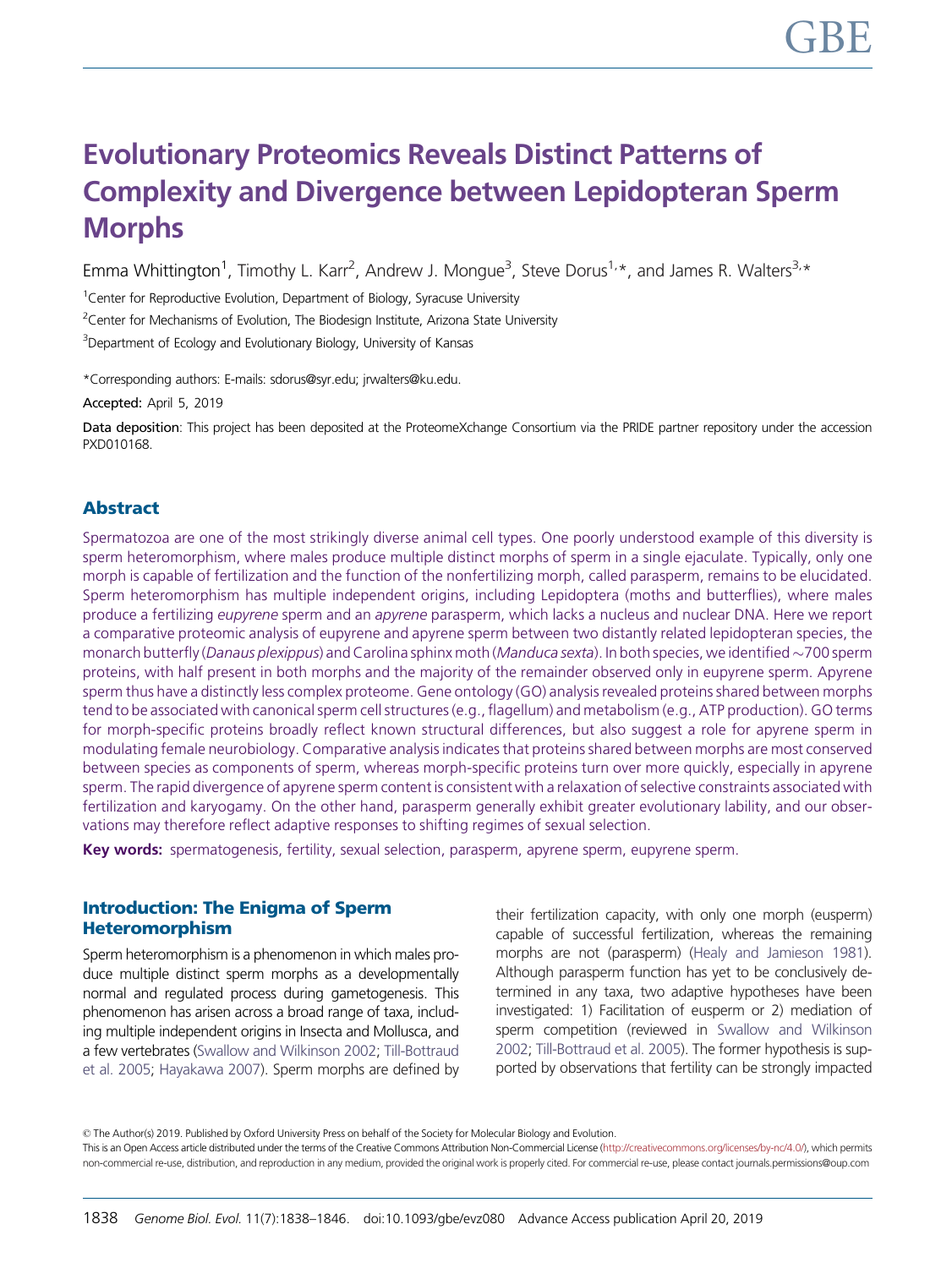<span id="page-1-0"></span>

FIG. 1.—Microscopy of Manduca eupyrene sperm bundles and apyrene sperm dissected from the male reproductive tract. (A) Differential interference contrast image of a single bundle of eupyrene sperm, with unbundled individual apyrene sperm visible in the background. (B) Scanning electron microscopy (SEM) image of sheathed eupyrene bundles amongst an abundance of apyrene sperm. (C) SEM image of a eupyrene sperm bundle with a section of the sheath-matrix removed to reveal sperm tails. To our knowledge, these are the first SEM images of lepidopteran sperm in the public record; additional SEM images are provided in supplemental file S2, [Supplementary Material](https://academic.oup.com/gbe/article-lookup/doi/10.1093/gbe/evz080#supplementary-data) online.

by parasperm absence or variety [\(Oppliger et al. 1998](#page-8-0); [Sahara](#page-8-0) [and Kawamura 2002](#page-8-0); [Sahara and Takemura 2003\)](#page-8-0). The latter is supported by the tailoring of parasperm investment in response to the intensity of sperm competition [\(He and Miyata](#page-8-0) [1997](#page-8-0); [Oppliger et al. 1998;](#page-8-0) [Wedell and Cook 1999\)](#page-8-0). As would be expected given their presumed functional diversification, parasperm and eusperm exhibit distinct evolutionary patterns, with parasperm diverging faster and showing greater predicted evolvability [\(Holman et al. 2008](#page-8-0); [Moore et al. 2013;](#page-8-0) [Snook 1997](#page-8-0)).

One striking example of sperm heteromorphism occurs in Lepidoptera (moths and butterflies), where the parasperm morph, called apyrene sperm, lacks a nucleus and nuclear DNA (thoroughly reviewed by [Friedlander, Seth and](#page-8-0) [Reynolds 2005](#page-8-0)). Apyrene sperm are present in all studied species of Lepidoptera except for the most ancestrally diverging lineage. Thus, sperm heteromorphism appears to have arisen ancestrally and has been retained across taxa with diverse mating systems and sperm competition intensities. In most species, apyrene sperm vastly outnumber their nucleated eusperm counterparts (called eupyrene sperm), typically accounting for -85–90% of sperm produced. Numerous microscopy studies contrasting apyrene and eupyrene sperm have revealed several structural differences beyond apyrene sperm lacking a nucleus, including 1) apyrene sperm lack an acrosome, 2) apyrene sperm are shorter, and 3) prior to ejaculation, eupyrene sperm remain bundled in an extracellular sheath (fig. 1). Developmentally, eupyrene sperm are produced before apyrene sperm, beginning in late larval instars and ceasing during pupal development. In contrast, the start of apyrene sperm production typically coincides with the initiation of pupation and lasts into adulthood. Apyrene and eupyrene spermatogenesis differs greatly, stemming from the improper pairing of homologous chromosomes in apyrene meiosis. Consequently, remaining nuclear fragments are ejected along with cytoplasmic debris during peristaltic squeezing in apyrene sperm ([Friedlander et al. 2005\)](#page-8-0). Other

meiotic differences include reduced endoplasmic reticulum (ER) and microtubule mass in apyrene sperm ([Wolf 1992\)](#page-8-0). Such structural and development differences between sperm morphs are likely associated with differences in the protein content of sperm morphs. However, very little is known about these differences at the molecular level.

In previous studies, we employed high-throughput liquid chromatography tandem mass spectrometry (LC–MS/MS) proteomics to analyze comixed apyrene and eupyrene samples from both the Carolina sphinx moth (Manduca sexta, henceforth Manduca) and monarch butterfly (Danaus plexippus) [\(Whittington et al. 2015, 2017\)](#page-8-0). These studies revealed substantial divergence in proteome content between species but did not include direct comparisons between morphs. However, morph-specific proteome analysis using 2D gel electrophoresis in monarch indicated that the eupyrene sperm proteome was notably more complex ([Karr and Walters](#page-8-0) [2015\)](#page-8-0). Extending analyses to separately characterize apyrene and eupyrene sperm proteomes will establish their molecular differences and potentially improve our understanding of apyrene sperm function.

Here we report the results of LC–MS/MS proteomic analysis applied to isolated apyrene and eupyrene sperm samples. Doing so in both monarch and Manduca allowed us to contrast the overlap in protein content and function between morphs and between species. We found proteome composition has diverged more rapidly for morph-specific than shared proteins. Functional annotations broadly reflect known structural differences, and hint at a role for apyrene sperm in modulating female neurobiology.

# Materials and Methods

## Sperm Samples and Proteomic Analysis

Two species were used in this study, the monarch butterfly (D. plexippus, Monarch Watch, Lawrence, KS), and the Carolina sphinx moth (M. sexta, Carolina Biological,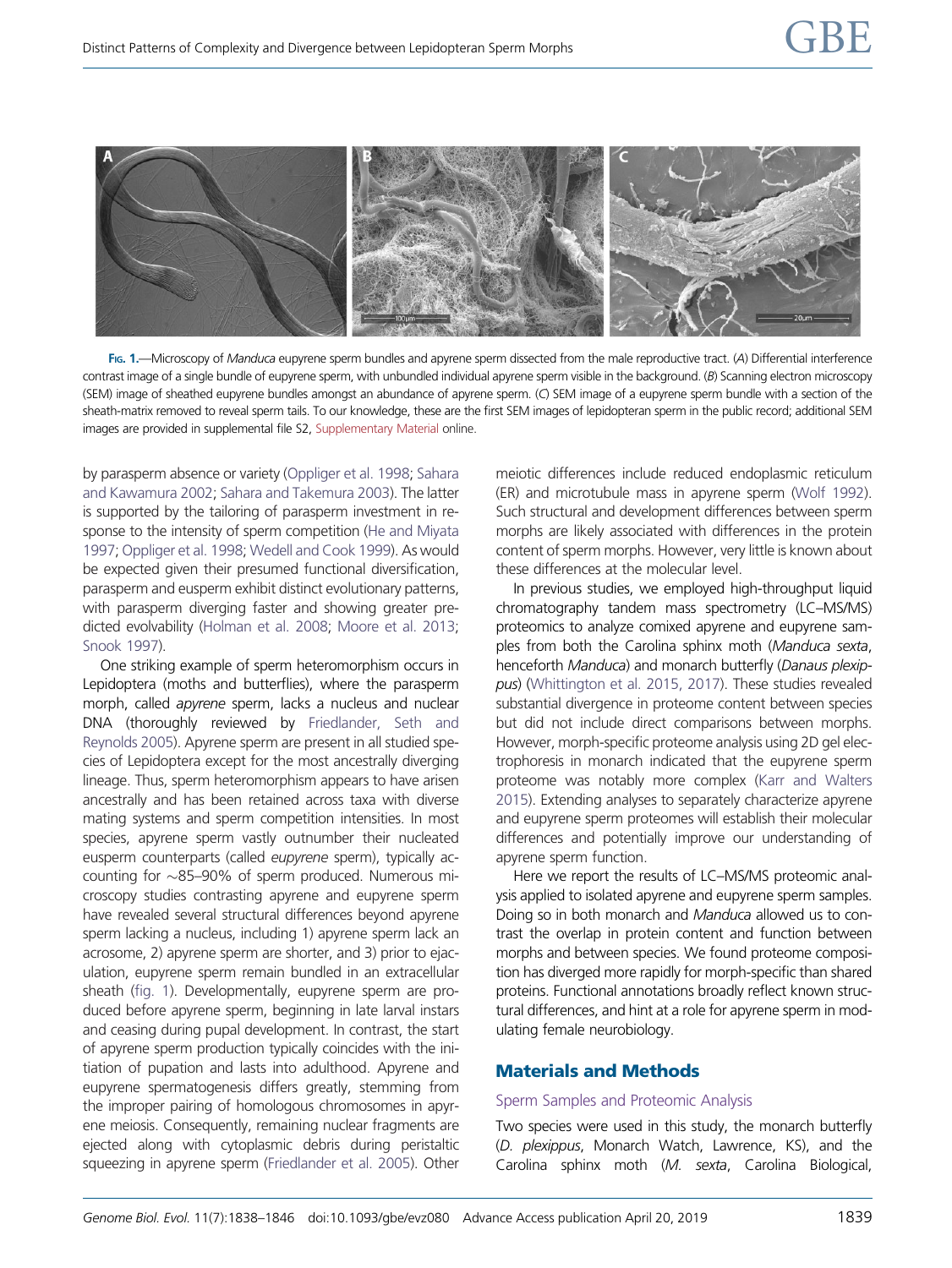Burlington, NC). Sperm samples were isolated from male seminal vesicles 5–10 days post eclosion via a small incision in the mid to distal region of the seminal vesicle. Apyrene and eupyrene sperm were isolated using the "panning" method described in [Karr and Walters \(2015\).](#page-8-0) Briefly, total seminal vesicle contents were placed in a petri dish of phosphate buffered saline and separated via repeated bouts of "panning," in which the petri dish is rotated in a circular motion resulting in the denser eupyrene bundles collecting in the center while apyrene sperm dissipate to the edge. Separation efficiency and sample purity were assessed by visual inspection under a microscope and was judged complete when no apyrene sperm could be visually detected among the eupyrene bundles, and vice versa, as represented in the images from [Karr](#page-8-0) [and Walters \(2015\)](#page-8-0). Samples from 3 to 5 males were pooled for each of 3 biological replicates in each species, resulting in a total of 12 samples.

Proteomic analyses followed the protocol reported in [Whittington et al. \(2017\)](#page-8-0). Described briefly, each sample was size-separated on a poly-acrylamide gel and cut into four slices that were individually analyzed via LC–MS/MS. Resulting mass spectra were matched to predicted proteins from each species' genome using the Trans-Proteomic Pipeline (Zhan and Reppert 2013; [Deutsch et al. 2015;](#page-8-0) [Kanost et al. 2016\)](#page-8-0). Proteins included in the final sperm proteomes met the following criteria: 1) Identification in two or more biological replicates or 2) identification in a single replicate by two or more unique peptides. For quantitative analysis, relative abundance estimates were calculated using the normalized spectral factor method. All LC–MS/MS data were deposited to the ProteomeXchange Consortium via the PRIDE partner repository with the data set identifier PXD010168 [\(Vizca](#page-8-0)í[no et al. 2016\)](#page-8-0).

### Functional Annotation and Homology

Functional annotations and GO assignments were generated by PANNZER [\(Ashburner et al. 2000](#page-8-0); [Koskinen et al. 2015](#page-8-0)). GO-term enrichment tests were performed using the GOstats Bioconductor package, employing the "conditional  $=$ TRUE" setting to account for hierarchical redundancy in GO classifications ([Falcon and Gentleman 2007\)](#page-8-0). Hypergeometric tests used the union of apyrene and eupyrene proteins as the background "universe" of genes to identify terms enriched in morph-specific proteins or proteins shared between morphs.

Orthologs between monarch and Manduca gene sets were predicted via the proteinortho pipeline [\(Lechner et al. 2011\)](#page-8-0) with default settings, using the longest isoform per gene. Predicted orthologs identified in the sperm proteome of both species were further classified as sperm homologs, and those found in the same subset between species were subset homologs. In a few cases, paralogy resulted in small gene groups with a one-to-many or many-to-many relationship between species. Sperm proteins identified within such paralagous groups in both species were also classified as a sperm or subset homologs. Proportions of homologous proteins were compared between the three subsets of proteins, with significant differences assessed as nonoverlapping 95% confidence intervals, generated by 1,000 bootstrapreplicates.

## **Microscopy**

For light microscopy, sperm were dissected from Manduca seminal vesicles and imaged using differential interference contrast on an Olympus BX60 microscope.

For SEM images, an adult male Manduca or monarch was dissected to obtain intact seminal vesicles containing eupyrene and apyrene sperm. This tissue was fixed in 10% formalin for 3.5 h, and then washed four times with 70% ethanol, with 5 min in between each wash. Samples were rested for 1 h and washed twice with distilled water with 30 min in between washes. All liquid was removed, and samples were soaked overnight in 1%  $OSO<sub>4</sub>$  in the dark. The next day, samples were washed two times with distilled water then dried with a series of increasing ethanol washes (70%, 95%, 100%) with 10 min rest in between each wash. Seminal vesicles were removed from ethanol, placed on a depressed slide, and treated with hexamethyldisilazine as a final drying step. After 30 min, excess liquid was removed, and the samples were air dried for an additional 10 min before being placed on a prepared specimen mount stub. After mounting to the stub, seminal vesicles were ruptured with a needle and the contents were spread across the stub using a dissecting pin. The stub was then sputter coated with 35 nm of gold and imaged on an FEI Versa 3D Dual Beam microscope at the University of Kansas's Microscopy and Analytical Imaging Lab.

# Results I: Proteome Composition, Complexity, and Function

LC–MS/MS analysis of isolated apyrene and eupyrene sperm samples identified a combined total of 742 proteins in Manduca and 661 proteins in monarch [\(fig. 2](#page-3-0); [supplementary](https://academic.oup.com/gbe/article-lookup/doi/10.1093/gbe/evz080#supplementary-data) [tables S1 and S2,](https://academic.oup.com/gbe/article-lookup/doi/10.1093/gbe/evz080#supplementary-data) [Supplementary Material](https://academic.oup.com/gbe/article-lookup/doi/10.1093/gbe/evz080#supplementary-data) online). Our analysis confirms the previous observation in monarch that apyrene sperm is less complex in protein composition relative to eupyrene sperm [\(Karr and Walters 2015\)](#page-8-0), and extends this observation to Manduca. Intersecting results from the two sperm morphs yields three protein "subsets," those that are detected only in eupyrene sperm, those detected only in apyrene sperm, and proteins detected in both sperm morphs ("shared"). For convenience, we refer to proteins detected only in one sperm morph as being "specific" to that morph. However, it is crucial to note that in LC–MS/MS studies, failure to detect a protein is not necessarily a robust indication of absence, as the protein may well be present at abundances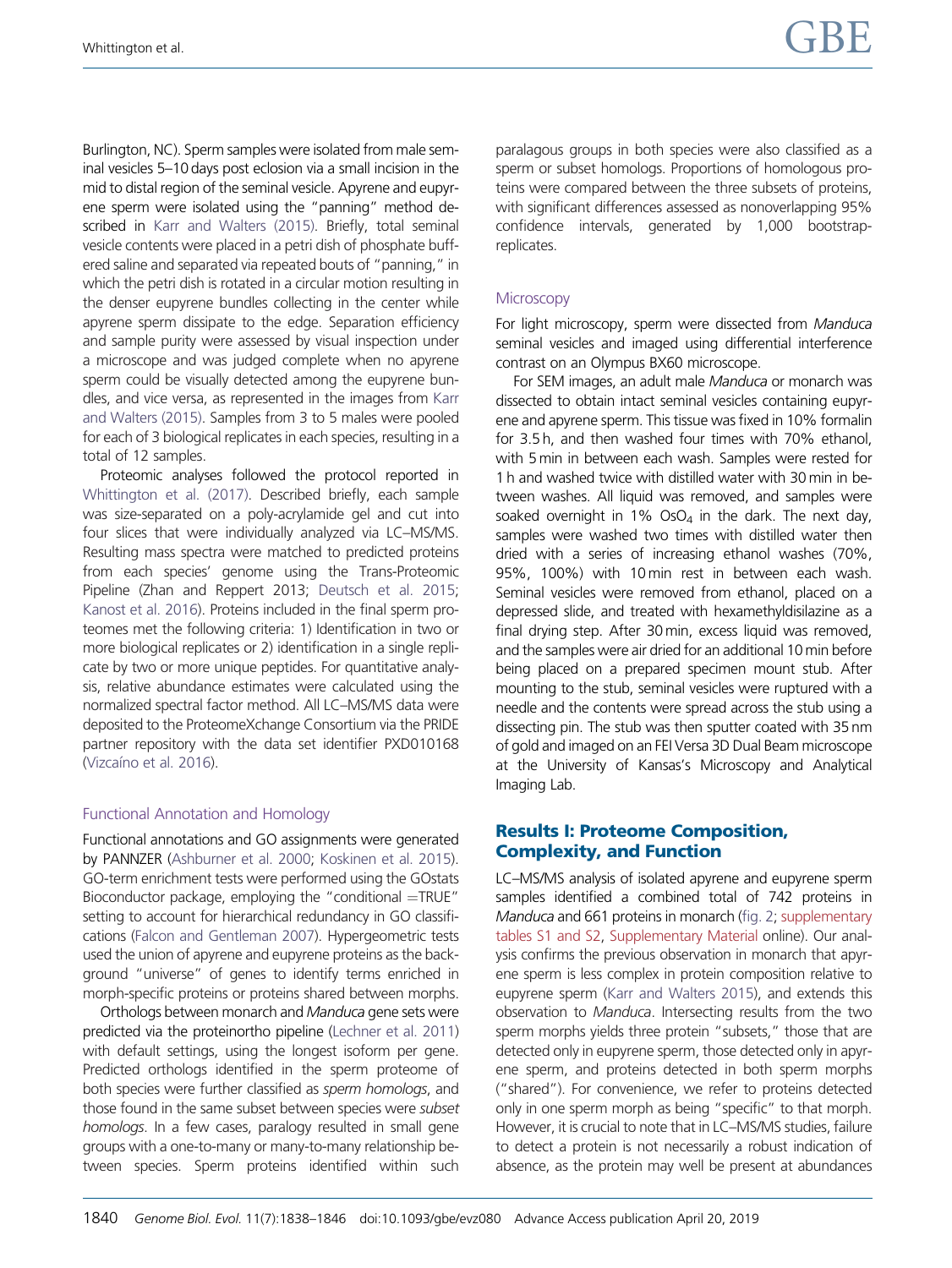<span id="page-3-0"></span>

FIG. 2.--- Portion of proteins found in each subset of the sperm proteome. Proteins identified only in apyrene or eupyrene sperm are "specific," whereas proteins identified in both morphs are "shared." Bar heights represent percent of total proteins. Numbers at the base of bars are the counts of proteins identified in each subset.

too low to be readily detected. Proteins that are differentially abundant, where that difference spans the detection threshold, may be erroneously classified as "specific." We have sought to assess the impact of this potential artifact in our analysis by examining the proportion of morph-specific proteins across a range of minimum abundance thresholds. Details of this thresholding analysis are given in [supplementary](https://academic.oup.com/gbe/article-lookup/doi/10.1093/gbe/evz080#supplementary-data) [file 3,](https://academic.oup.com/gbe/article-lookup/doi/10.1093/gbe/evz080#supplementary-data) [Supplementary Material](https://academic.oup.com/gbe/article-lookup/doi/10.1093/gbe/evz080#supplementary-data) online, and results do not indicate that such differential detection biases are strongly influencing our assessment of morph-specific proteins.

In both species, approximately half of identified proteins were shared between sperm types (fig. 2). Given that these two species diverged over 100 [Ma \(Heikkil](#page-8-0)ä et al. 2012), it seems likely that reduced apyrene proteome complexity and substantial overlap between morphs is generally representative of Lepidoptera. Nonetheless, the proportions of proteins specific to or shared between morphs differed substantially between species (fig. 2;  $\chi^2$  =47.1, df =2, P < 0.0001), primarily reflecting monarch's greater disparity in complexity between morph-specific proteomes.

In both species, approximately three-quarters of sperm proteins were successfully annotated with gene ontology (GO) terms, with no significant difference in the proportion of annotated proteins between the morph-specific or shared subsets ( $\gamma^2$  <4.2 in both species, df =1, P > 0.05). Consequently, it is unlikely that our results are impacted by any biases in annotation quality and coverage between subsets. GO-term enrichments highlight broad functional distinctions among morph-specific and shared proteins [\(tables 1](#page-4-0) and [2;](#page-5-0) [supplementary material](https://academic.oup.com/gbe/article-lookup/doi/10.1093/gbe/evz080#supplementary-data) S3, [Supplementary](https://academic.oup.com/gbe/article-lookup/doi/10.1093/gbe/evz080#supplementary-data) [Material](https://academic.oup.com/gbe/article-lookup/doi/10.1093/gbe/evz080#supplementary-data) online). Although apyrene and eupyrene sperm necessarily play distinct (though yet unresolved) roles in fertilization, these discrete morphs have many similarities in morphology (e.g., axonemal-based flagellum), physiology (e.g., ATP production) and behavior (e.g., motility) [\(Friedlander et al. 2005](#page-8-0)). Thus shared proteins are expected to be enriched for GO-terms related to these functions, as well as others also associated with spermatozoa. Consistent with this prediction, in both species the shared set of proteins tend to have broad associations with the cytoskeletal structure, mitochondria, and cilia (the sperm flagellum is a modified cilium [[Dallai 2014\]](#page-8-0)).

Similarly, structural differences between apyrene and eupyrene sperm are observed in morph-specific GO-term enrichments. Most prominently, apyrene sperm lack a nucleus and nuclear DNA. Additionally, during meiosis, apyrene sperm lack thick layers of perinuclear ER typically observed in eupyrene sperm, suggesting the ER is greatly reduced or missing in mature apyrene sperm [\(Wolf 1992](#page-8-0)). Accordingly, among eupyrene-specific proteins, GO-terms associated with the ER and nuclear membrane are enriched, particularly in Manduca. Also, in Manduca, terms associated with protein–DNA packaging are among the most significantly enriched in eupyrenespecific proteins, reflecting chromatin-related proteins absent from apyrene sperm. Apyrene sperm also lack an acrosome, a vesicle/vacuole organelle typically located in the head of sperm; a corresponding enrichment for vacuole-related GOterms was identified among eupyrene-specific proteins in both species. Finally, an enrichment of terms associated with extracellular structures is unique to eupyrene-specific proteins. In contrast to apyrene sperm, eupyrene sperm from an individual cyst are packaged and transferred to the female in bundles, sheathed in a proteinaceous extracellular matrix that is subsequently degraded in the female ([fig. 1](#page-1-0); additional SEM figures are given in supplemental file 2, [Supplementary Material](https://academic.oup.com/gbe/article-lookup/doi/10.1093/gbe/evz080#supplementary-data) online). Eupyrene sperm samples in this study were isolated from seminal vesicles and thus were still bundled, hence these "extracellular" eupyrene proteins likely comprise this sheathing.

Although GO-term analysis at the molecular level broadly mirrors previously known structural differences between sperm morphs, it does not yield much insight into apyrene sperm function. We find few commonalities between species among GO-terms enriched in apyrene-specific proteins [\(sup](https://academic.oup.com/gbe/article-lookup/doi/10.1093/gbe/evz080#supplementary-data)[plementary material](https://academic.oup.com/gbe/article-lookup/doi/10.1093/gbe/evz080#supplementary-data) S3, [Supplementary Material](https://academic.oup.com/gbe/article-lookup/doi/10.1093/gbe/evz080#supplementary-data) online) and this may reflect distinct functions of apyrene sperm between our study species. Parasperm potentially act as vehicles transporting molecules to the female reproductive tract, as is proposed in some mollusk species. In Littorina obstuta, a sperm protein LOSP (Littorina Sperm Protein) has been found exclusively in granules within parasperm, which presumably will be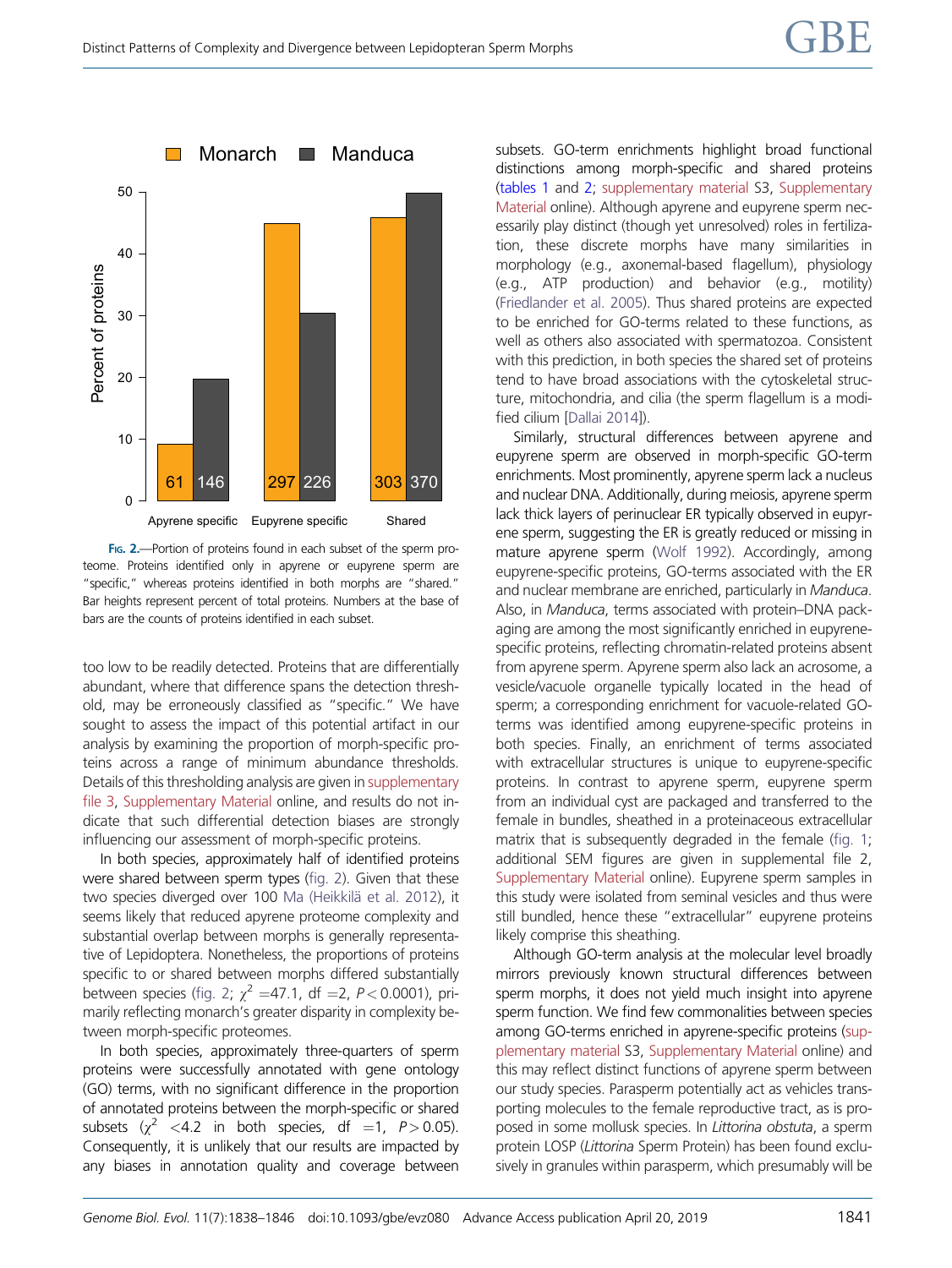#### <span id="page-4-0"></span>Table 1

The Gene Ontology (GO) Cellular Component Terms Significantly Enriched in the Three Subsets of Lepidopteran Sperm

| <b>Manduca</b>           |          |                                                       | <b>Monarch</b>     |          |                                                                |  |
|--------------------------|----------|-------------------------------------------------------|--------------------|----------|----------------------------------------------------------------|--|
| <b>GO: ID (CC)</b>       | P-Value  | <b>Description</b>                                    | <b>GO: ID (CC)</b> | P-Value  | <b>Description</b>                                             |  |
| <b>Shared</b>            |          |                                                       |                    |          |                                                                |  |
| GO: 0031514              | 0.00010  | Motile cilium                                         | GO: 0031514        | 2.30E-07 | Motile cilium                                                  |  |
| GO: 0042995              | 0.00028  | Cell projection                                       | GO: 0120038        | 0.00022  | Plasma membrane bounded cell<br>projection part                |  |
| GO: 0099081              | 0.00094  | Supramolecular polymer                                | GO: 0043209        | 0.00031  | Myelin sheath                                                  |  |
| GO: 0015630              | 0.00205  | Microtubule cytoskeleton                              | GO: 0097014        | 0.00052  | Ciliary plasm                                                  |  |
| GO: 0120038              | 0.00285  | Plasma membrane bounded cell<br>projection part       | GO: 0005739        | 0.00083  | Mitochondrion                                                  |  |
| GO: 0043209              | 0.00446  | Myelin sheath                                         | GO: 0005622        | 0.00131  | Intracellular                                                  |  |
| GO: 0005739              | 0.00558  | Mitochondrion                                         | GO: 0120025        | 0.00141  | Plasma membrane bounded cell<br>projection                     |  |
| GO: 1990204              | 0.00728  | Oxidoreductase complex                                | GO: 0099568        | 0.00292  | Cytoplasmic region                                             |  |
| GO: 0005929              | 0.00958  | Cilium                                                | GO: 0044430        | 0.00398  | Cytoskeletal part                                              |  |
| GO: 0005622              | 0.01137  | Intracellular                                         | GO: 0015630        | 0.00440  | Microtubule cytoskeleton                                       |  |
| Apyrene-specific         |          |                                                       |                    |          |                                                                |  |
| GO: 0005839              | 0.00732  | Proteasome core complex                               | GO: 0016021        | 0.01110  | Integral component of membrane                                 |  |
| GO: 1905369              | 0.00893  | Endopeptidase complex                                 | GO: 0044451        | 0.02725  | Nucleoplasm part                                               |  |
| GO: 0005881              | 0.02507  | Cytoplasmic microtubule                               | GO: 0005912        | 0.03632  | Adherens junction                                              |  |
| GO: 0034702              | 0.03798  | Ion channel complex                                   | GO: 0150034        | 0.03639  | Distal axon                                                    |  |
| GO: 1905354              | 0.03798  | Exoribonuclease complex                               | GO: 0044440        | 0.03639  | Endosomal part                                                 |  |
| GO: 0005868              | 0.03798  | Cytoplasmic dynein complex                            | GO: 0044459        | 0.03839  | Plasma membrane part                                           |  |
| GO: 0001534              | 0.03798  | Radial spoke                                          |                    |          |                                                                |  |
| <b>Eupyrene-specific</b> |          |                                                       |                    |          |                                                                |  |
| GO: 0005783              | 3.25E-07 | Endoplasmic reticulum (ER)                            | GO: 0098588        | 0.00109  | Bounding membrane of organelle                                 |  |
| GO: 0044815              | 0.00013  | DNA packaging complex                                 | GO: 0016471        | 0.00335  | Vacuolar proton-transporting V-type<br>ATPase complex          |  |
| GO: 0032993              | 0.00040  | Protein-DNA complex                                   | GO: 0005773        | 0.00611  | Vacuole                                                        |  |
| GO: 0044391              | 0.00116  | Ribosomal subunit                                     | GO: 0033180        | 0.00763  | Proton-transporting V-type ATPase,<br>V1 domain                |  |
| GO: 0005578              | 0.00124  | Proteinaceous extracellular<br>matrix                 | GO: 0031984        | 0.01306  | Organelle subcompartment                                       |  |
| GO: 0042175              | 0.00269  | Nuclear outer membrane-ER                             | GO: 0016469        | 0.01524  | Proton-transporting two-sector<br>ATPase complex               |  |
| GO: 0098588              | 0.00293  | Bounding membrane of<br>organelle                     | GO: 0005783        | 0.03806  | ER                                                             |  |
| GO: 0098827              | 0.00294  | ER subcompartment                                     | GO: 0030659        | 0.03926  | Cytoplasmic vesicle membrane                                   |  |
| GO: 0016471              | 0.00382  | Vacuolar proton-transporting<br>V-type ATPase complex | GO: 0033181        | 0.03926  | Plasma membrane proton-trans-<br>porting V-type ATPase complex |  |
| GO: 0005918              | 0.00382  | Septate junction                                      | GO: 0005794        | 0.04726  | Golgi apparatus                                                |  |

delivered to the female via exocytosis in the female reproductive tract [\(Lobov et al. 2018\)](#page-8-0). Alternatively, proteins may bind to sperm, similar to some seminal fluid proteins in Drosophila melanogaster, to aid transport into the female. Along these lines, neuron development is the most significantly enriched "Biological Process" term among monarch apyrene-specific proteins [\(table 2](#page-5-0)). Other terms associated with neuronaldevelopment are also enriched in Manduca (though with less significance; [table 2;](#page-5-0) [supplementary table S3,](https://academic.oup.com/gbe/article-lookup/doi/10.1093/gbe/evz080#supplementary-data) [Supplementary Material](https://academic.oup.com/gbe/article-lookup/doi/10.1093/gbe/evz080#supplementary-data) online). It is well-known in Drosophila that components of the male ejaculate impact female neurobiology, modulating postmating shifts in behavior and physiology ([Chow et al. 2013\)](#page-8-0). In Helicoverpa armigera moths, male accessory gland extracts produce a strong postmating response in females ([Fan et al. 1999\)](#page-8-0), mediated by a receptor specifically expressed in both female neural and reproductive structures [\(Hanin et al. 2011](#page-8-0), [2012\)](#page-8-0). Thus, there is precedent for male-derived proteins to modulate female neuro-endocrinology and reproductive physiology. It is therefore plausible that apyrene sperm deliver neuro-endocrine active proteins that modulate female postmating responses. This is in contrast to previously proposed functions for apyrene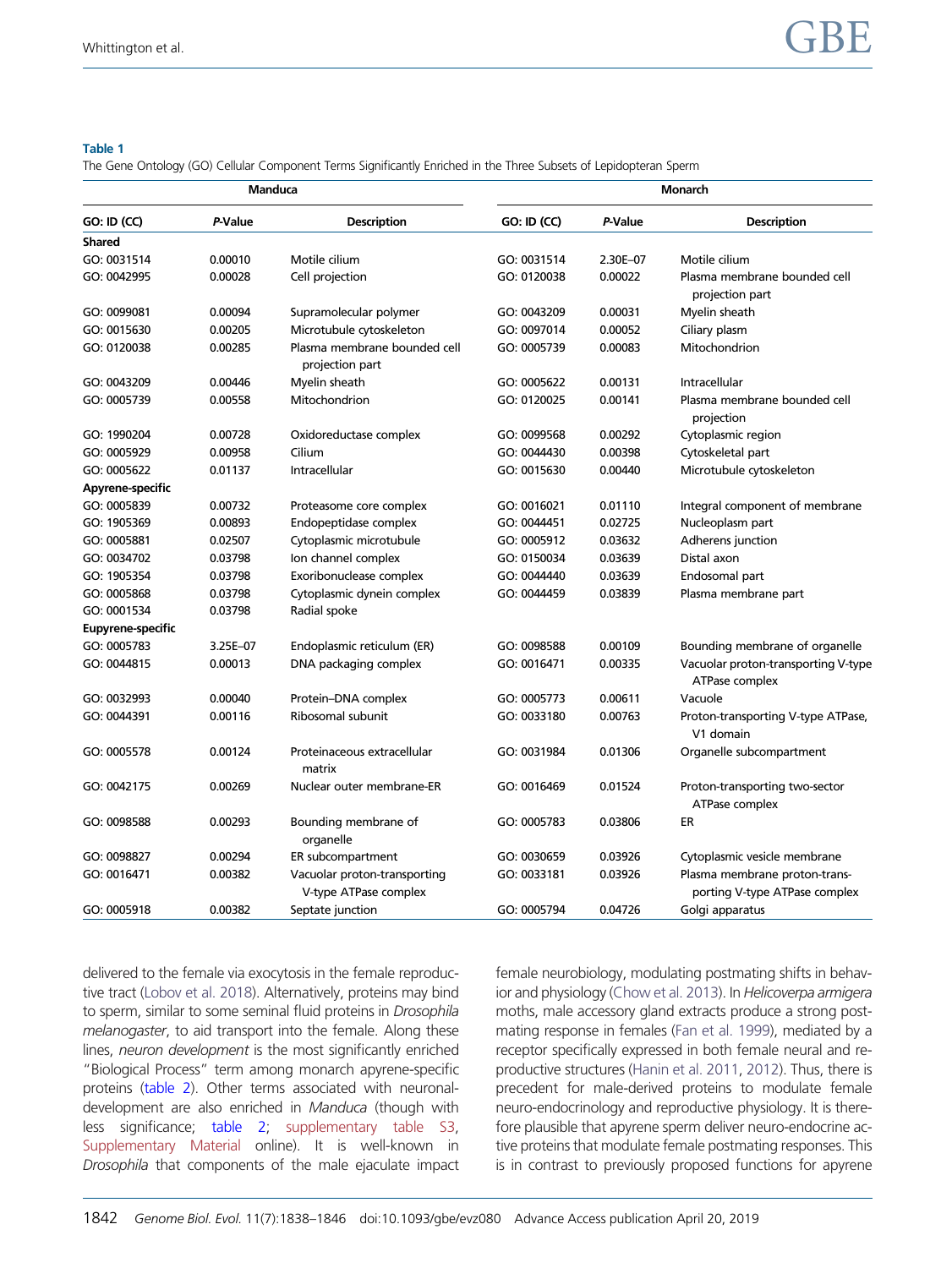## <span id="page-5-0"></span>Table 2

The Gene Ontology (GO) Biological Process Terms Significantly Enriched in the Three Subsets of Lepidopteran Sperm

| Manduca                      |         |                                                                                         | <b>Monarch</b>     |         |                                                                                           |  |
|------------------------------|---------|-----------------------------------------------------------------------------------------|--------------------|---------|-------------------------------------------------------------------------------------------|--|
| <b>GO: ID (BP)</b>           | P-Value | <b>Description</b>                                                                      | <b>GO: ID (BP)</b> | P-Value | <b>Description</b>                                                                        |  |
| <b>Shared</b><br>GO: 0120031 | 0.00002 | Plasma membrane bounded cell                                                            | GO: 0120031        | 0.00004 | Plasma membrane bounded cell                                                              |  |
|                              |         | projection assembly                                                                     |                    |         | projection assembly                                                                       |  |
| GO: 0044782                  | 0.00003 | Cilium organization                                                                     | GO: 0044782        | 0.00005 | Cilium organization                                                                       |  |
| GO: 0015980                  | 0.00018 | Energy derivation by oxidation<br>of organic compounds                                  | GO: 0060285        | 0.00009 | Cilium-dependent cell motility                                                            |  |
| GO: 0007018                  | 0.00039 | Microtubule-based movement                                                              | GO: 0006163        | 0.00112 | Purine nucleotide metabolic process                                                       |  |
| GO: 0060285                  | 0.00098 | Cilium-dependent cell motility                                                          | GO: 0006165        | 0.00128 | Nucleoside diphosphate<br>phosphorylation                                                 |  |
| GO: 0070925                  | 0.00117 | Organelle assembly                                                                      | GO: 0048515        | 0.00128 | Spermatid differentiation                                                                 |  |
| GO: 0009150                  | 0.00273 | Purine ribonucleotide metabolic<br>process                                              | GO: 0006091        | 0.00176 | Generation of precursor metabolites<br>and energy                                         |  |
| GO: 0009144                  | 0.00273 | Purine nucleoside triphosphate<br>metabolic process                                     | GO: 0006753        | 0.00176 | Nucleoside phosphate metabolic<br>process                                                 |  |
| GO: 0009142                  | 0.00394 | Nucleoside triphosphate biosyn-<br>thetic process                                       | GO: 0000226        | 0.00220 | Microtubule cytoskeleton<br>organization                                                  |  |
| GO: 0006753                  | 0.00412 | Nucleoside phosphate metabolic<br>process                                               | GO: 0003341        | 0.00262 | Cilium movement                                                                           |  |
| <b>Apyrene</b>               |         |                                                                                         |                    |         |                                                                                           |  |
| GO: 0042326                  | 0.00433 | Negative regulation of<br>phosphorylation                                               | GO: 0048666        | 0.00093 | Neuron development                                                                        |  |
| GO: 0043171                  | 0.00638 | Peptide catabolic process                                                               | GO: 0048699        | 0.00193 | Generation of neurons                                                                     |  |
| GO: 0010259                  | 0.01062 | Multicellular organism aging                                                            | GO: 0051252        | 0.00373 | Regulation of RNA metabolic<br>process                                                    |  |
| GO: 0010563                  | 0.01068 | Negative regulation of phos-<br>phorus metabolic process                                | GO: 1903506        | 0.00379 | Regulation of nucleic acid-templated<br>transcription                                     |  |
| GO: 0018208                  | 0.01619 | Peptidyl-proline modification                                                           | GO: 0045892        | 0.00381 | Negative regulation of transcription,<br>DNA templated                                    |  |
| GO: 0006749                  | 0.01619 | Glutathione metabolic process                                                           | GO: 0030154        | 0.00408 | Cell differentiation                                                                      |  |
| GO: 0009056                  | 0.01874 | Catabolic process                                                                       | GO: 0051052        | 0.00479 | Regulation of DNA metabolic<br>process                                                    |  |
| GO: 0051014                  | 0.03943 | Actin filament severing                                                                 | GO: 1902679        | 0.00599 | Negative regulation of RNA biosyn-<br>thetic process                                      |  |
| GO: 0021859                  | 0.03943 | Pyramidal neuron differentiation                                                        | GO: 0007399        | 0.00881 | Nervous system development                                                                |  |
| GO: 0021884                  | 0.03943 | Forebrain neuron development                                                            | GO: 0045934        | 0.00893 | Negative regulation of nucleobase-<br>containing compound                                 |  |
| <b>Eupyrene</b>              |         |                                                                                         |                    |         |                                                                                           |  |
| GO: 0099131                  | 0.00004 | ATP hydrolysis coupled ion<br>transmembrane transport                                   | GO: 0099131        | 0.00072 | ATP hydrolysis coupled ion trans-<br>membrane transport                                   |  |
| GO: 0034976                  | 0.00009 | Response to endoplasmic reticu-<br>lum stress                                           | GO: 0015988        | 0.00072 | Energy coupled proton transmem-<br>brane transport, against electro-<br>chemical gradient |  |
| GO: 0015988                  | 0.00011 | Energy coupled proton trans-<br>membrane transport, against<br>electrochemical gradient | GO: 0044092        | 0.01014 | Negative regulation of molecular<br>function                                              |  |
| GO: 0007424                  | 0.00025 | Open tracheal system<br>development                                                     | GO: 0043062        | 0.01800 | Extracellular structure organization                                                      |  |
| GO: 0071705                  | 0.00072 | Nitrogen compound transport                                                             | GO: 0042176        | 0.01853 | Regulation of protein catabolic<br>process                                                |  |
| GO: 0034660                  | 0.00112 | ncRNA metabolic process                                                                 | GO: 0032269        | 0.02023 | Negative regulation of cellular pro-<br>tein metabolic process                            |  |

(continued)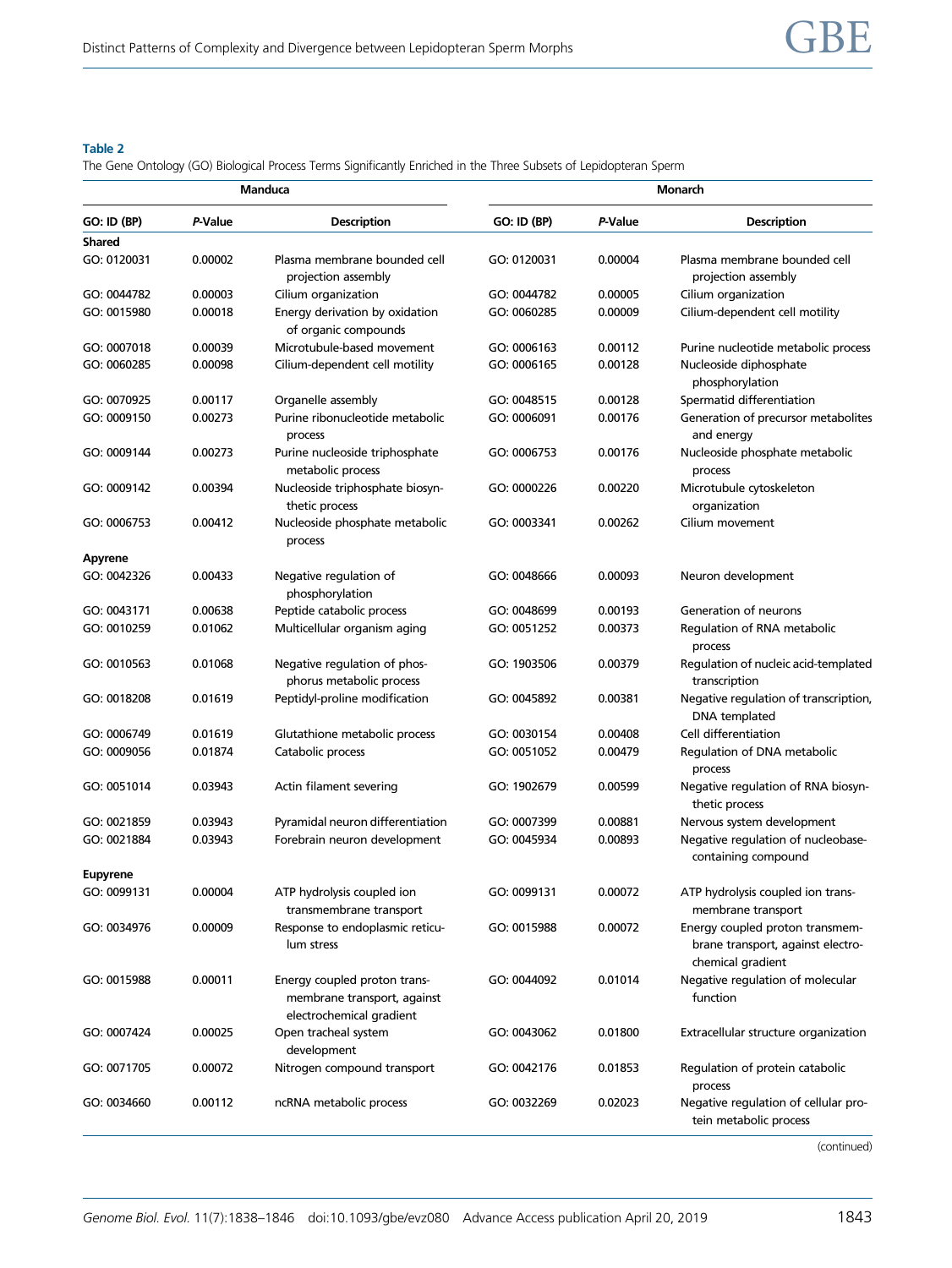#### Table 2 Continued

| Manduca            |         |                                           | <b>Monarch</b>     |         |                                                                              |
|--------------------|---------|-------------------------------------------|--------------------|---------|------------------------------------------------------------------------------|
| <b>GO: ID (BP)</b> | P-Value | <b>Description</b>                        | <b>GO: ID (BP)</b> | P-Value | <b>Description</b>                                                           |
| GO: 0008104        | 0.00123 | Protein localization                      | GO: 0044265        | 0.02473 | Cellular macromolecule catabolic<br>process                                  |
| GO: 0009058        | 0.00136 | <b>Biosynthetic process</b>               | GO: 0071702        | 0.02565 | Organic substance transport                                                  |
| GO: 0009059        | 0.00296 | Macromolecule biosynthetic<br>process     | GO: 1905114        | 0.02715 | Cell surface receptor signaling path-<br>way involved in cell-cell signaling |
| GO: 0001763        | 0.00349 | Morphogenesis of a branching<br>structure | GO: 0050790        | 0.03536 | Regulation of catalytic activity                                             |

sperm in Lepidoptera, including to aid eusperm transport in the female reproductive tract, and to bias paternity [\(Silberglied et al. 1984](#page-8-0); [Cook and Wedell 1999;](#page-8-0) [Watanabe](#page-8-0) [et al. 2000\)](#page-8-0). Additional parasperm functions have been proposed in other taxa. Of note, parasperm in Drosophila pseudoobscura have been shown not to affect female remating, in opposition to findings in the green-veined white butterfly Pieris napi ([Snook 1998](#page-8-0); [Cook and Wedell 1999](#page-8-0)). In combination, these results refute a single function for parasperm. It seems more likely that parasperm vary in function among taxa.

# Results II: Sperm Protein Homology

Spermatozoan morphology is strikingly diverse across animals, an observation seemingly at odds with their fundamental role in reproduction, which should arguably result in evolutionary constraint. This diversity is often explained as the outcome of sexual selection, particularly sperm competition, which can drive the rapid evolution of male reproductive characters [\(Pitnick et al. 2009\)](#page-8-0). It has been suggested that nonfertilizing parasperm allow the resolution of these potentially conflicting selective pressures via division of labor. For instance, eusperm may shoulder the selective constraints of fertilization, whereas parasperm primarily function in sperm competition and experience reduced evolutionary constraint and increased adaptive selection [\(Kura and Nakashima 2000\)](#page-8-0). Consistent with this, quantitative genetic analyses indicate greater evolvability in D. pseudoobscura parasperm [\(Moore et al. 2013](#page-8-0)). Together, these hypotheses offer a plausible explanation for the contrasting patterns of genetic homology versus sperm homology we observe among lepidopteran sperm morphs ([fig. 3\)](#page-7-0). We analyzed homology between monarch and Manduca at three hierarchical levels. Firstly, at the level of the whole genome, defined as genetic homology, requiring a sperm protein gene in one species to have a predicted ortholog in the genome of the other species. Secondly, at the level of the sperm proteome, termed sperm homology, requiring a sperm protein in one species have a predicted ortholog present in the sperm proteome of the other. Finally, sperm homologs can be further classified as occurring within the same subset (e.g., apyrene-specific) in both species, termed subset homology.

In the genome of each species, proportions of predicted orthologs (i.e., genetic homology) are indistinguishable across the three subsets of proteins [\(fig. 3,](#page-7-0) black). However, the pattern is strikingly different for rates of sperm homology [\(fig. 3,](#page-7-0) blue), which is greatly reduced for morph-specific proteins relative to genetic homology. For shared proteins, this effect is much less pronounced. Thus, proteins shared between sperm morphs are also relatively conserved as sperm proteins across species, likely reflecting morphological and physiological characteristics broadly common to sperm. In contrast, morph-specific protein content turns over more rapidly than gene gain/loss occurring between species at the whole genome level.

Comparing morph-specific subsets, our results suggest protein turn-over is faster in apyrene than eupyrene sperm. This is most prominent in monarch, where sperm homology is significantly lower among apyrene-specific than eupyrenespecific proteins (based on nonoverlapping 95% confidence intervals). This difference is not apparent in Manduca until examining subset homology [\(fig. 3](#page-7-0), magenta). Subset homology shows similar patterns between species and strongly indicates that apyrene-specific proteins are the least conserved among the subsets examined. Only three proteins were found to be unique to apyrene sperm in both species.

# Discussion: Apyrene Sperm Function and Evolution

Apyrene sperm, along with other independently evolved instances of nonfertilizing parasperm, have long presented an evolutionary and functional enigma. Our comparison of protein content between apyrene and eupyrene sperm does not appear to immediately favor, nor exclude, any of the myriad hypothesized explanations for their existence [\(Swallow and Wilkinson 2002\)](#page-8-0); indeed parasperm function likely varies among taxa. Nonetheless, it is an unexpected result to see in both species the apyrene-specific enrichment of GO-terms related to neuronal development, raising novel and intriguing possibilities for mechanisms by which apyrene sperm may mediate sperm competition, fertilization, or delayed female remating, among other hypothesized functions.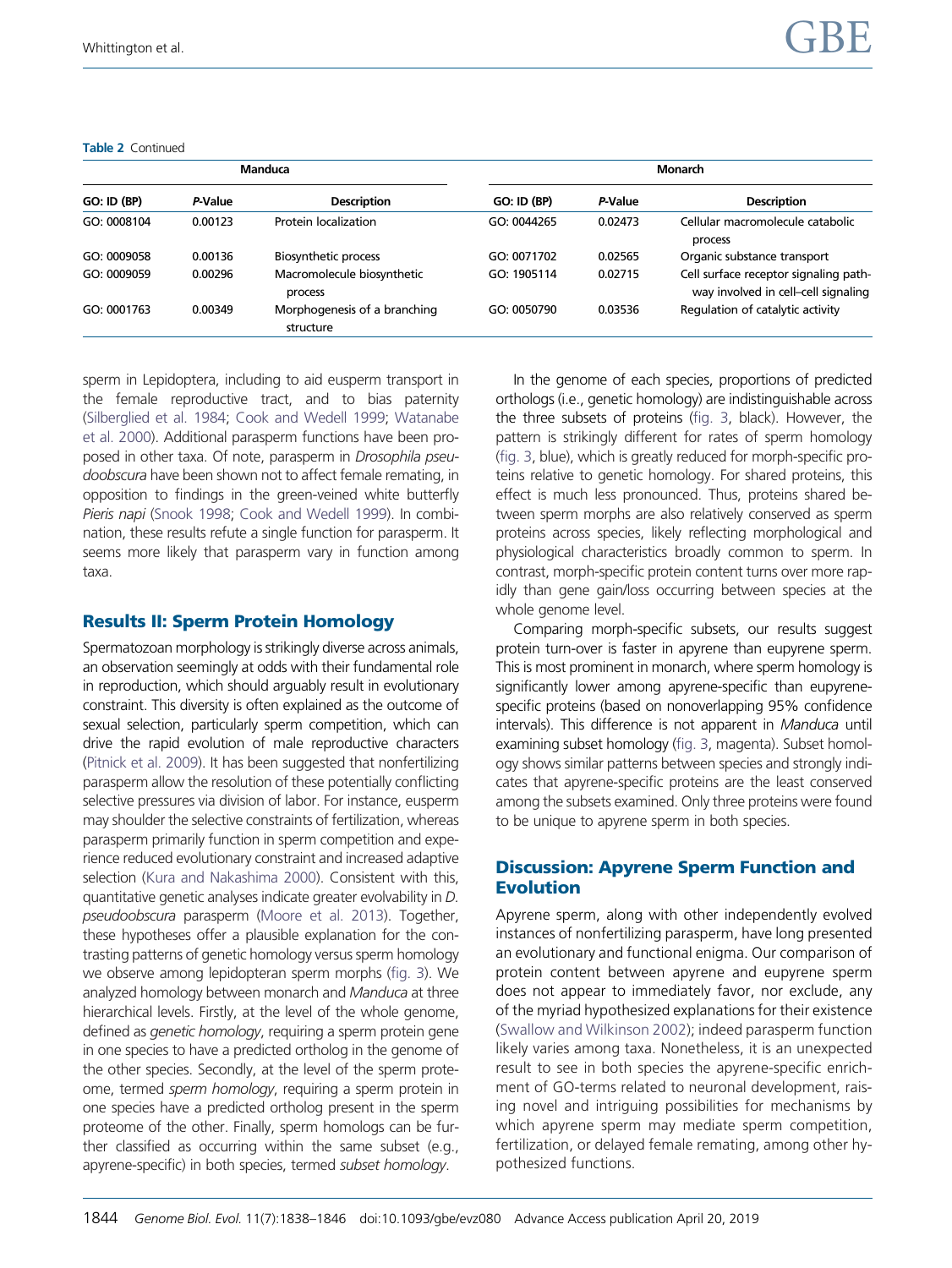<span id="page-7-0"></span>

FIG. 3.—Proportions of proteins homologous between monarch and Manduca in each subset of the sperm proteome. The proportion of homologs are plotted for each subset of the sperm proteome: apyrene-specific, eupyrene-specific, and shared. Three different, increasingly stringent, criteria for homology are displayed. Genetic homology (black) indicates predicted orthologs found in the genomes of both species. Sperm homology (blue) indicates predicted orthologs found in the sperm of both species, regardless of sperm morph. Subset homology (magenta) indicates sperm homologs found in the same subset of the sperm proteome in both species.

The relatively rapid turnover of the apyrene-specific proteome is consistent with parasperm experiencing distinct selective pressures compared with eusperm. It is unclear whether this reflects relaxed constraint, greater adaptation, or some combination thereof. As the nonfertilizing sperm morph, apyrene sperm are free of constraints associated with egg interactions, karyogamy, and embryogenesis [\(Snook and](#page-8-0) [Karr 1998\)](#page-8-0). Consequently, proteins involved in these processes become superfluous to apyrene sperm function. The reduced complexity of the apyrene sperm proteome therefore likely reflects streamlining of a eupyrene "ancestor" present at the root of Lepidoptera. This process might be expected to be random, causing differential protein loss between lineages. Additionally, freed from selective constraints apyrene sperm may undergo lineage specific and adaptive functional specialization, thus compounding the pattern of increased divergence among apyrene-specific proteins. Mating system and the intensity of sperm competition are likely to affect the rate and direction of specialization. Notably, females are far more promiscuous in monarch than Manduca [\(Snow et al.](#page-8-0) [1974](#page-8-0); [Drummond 1984](#page-8-0)), which may explain some of the differences between species observed here. Discerning the relative contributions of relaxed constraint and adaptation to the rapid turnover of apyrene-specific proteins presented here is a novel goal for sperm heteromorphism research. In generating a substantial list of morph-specific proteins for

further research, our LC–MS/MS analysis of lepidopteran sperm represents an important step toward better understanding the still-enigmatic role of apyrene sperm, and parasperm more broadly.

# Supplementary Material

[Supplementary data](https://academic.oup.com/gbe/article-lookup/doi/10.1093/gbe/evz080#supplementary-data) are available at Genome Biology and Evolution online.

## Acknowledgments

We thank Monarch Watch for support in rearing monarch butterflies, Sheri Skerget for expert technical assistance, and Desiree Forsythe for preliminary analyses. We thank the University of Cambridge Proteomics Facility, including Mike Deery, Renata Feret and Kathryn Lilley for excellent proteomic support, and Eric Sedore and Larne Pekowsky for computational support (reflecting National Science Foundation award OAC-1541396/ACI-1541396). Kirsten Jensen and Kaylee Herzog generously assisted with SEM imaging. Computing for this project was performed on the Syracuse University Crush Virtual Research Cloud. We thank the Cambridge Proteomics Facility, including Mike Deery, Renata Feret and Kathryn Lilley for excellent proteomic support, computational support from Eric Sedore and Larne Pekowsky (supported by